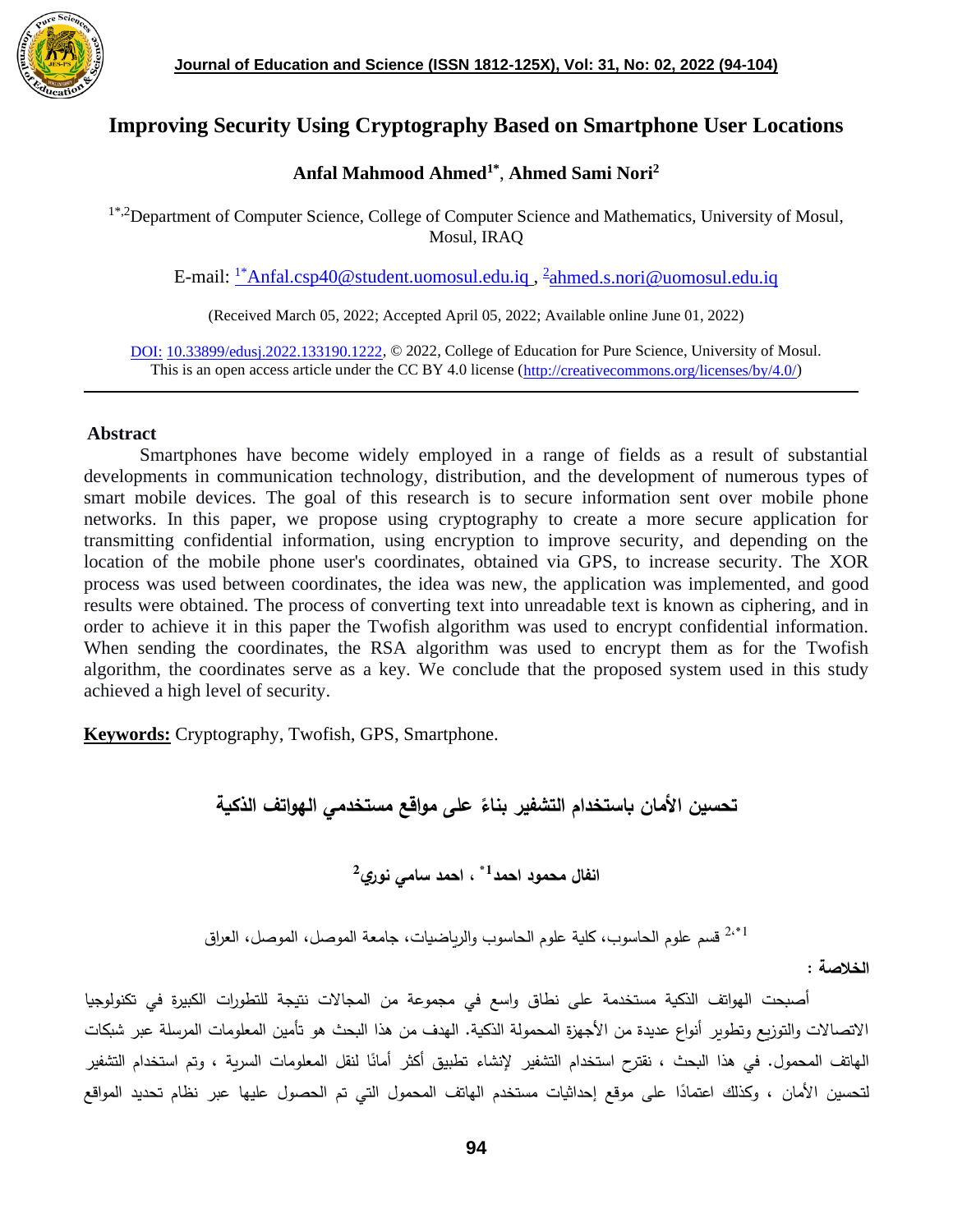العالمي، ولزيادة االمنية تم استخدام عملية XOR بين االحداثيات ، كانت الفكرة حديثة ، تم تنفيذ التطبيق المقترح وكانت النتائج جيدة. تُعرف عملية تحويل النص إلى نص غير قابل للقراءة باسم التشفير ، وفي هذا البحث تُستخدم خوارزمية تشفير قوية وذات امنية عالية هي خوارزمية Twofish لتشفير المعلومات السرية. عند إرسال اإلحداثيات ، يتم استخدام خوارزمية RSA لتشفيرها. بالنسبة لخوارزمية Twofish تم استخدام اإلحداثيات كمفتاح. تم تحقيق مستوى عال من األمن من خالل النظام المقترح.

**الكلمات المفتاحية:** التشفير، خوارزمية Twofish، نظام تحديد المواقع العالمي، الهواتف الذكية.

### **1. Introduction**

 Information security appears to be the most essential and required issue in technological growth in order to guarantee the privacy of data when it is transmitted across the network. Cryptography as a term is defined as the art and science of securely converting and transferring private data against thirdparty attackers. To put it another way, cryptography is the art and science of maintaining security by encoding messages in an unreadable form (unintelligible). The origins of the word come from the Greek terms "crypto" and "graphy" which mean "hidden" and "writing," respectively [1][2].

 A cryptographic system's core premise is to encrypt information or data in order to ensure that it remains confidential and that an unauthorized person cannot deduce its meaning. Two of the most popular applications of encryption are to send data across an unsecured channel, such as the Internet, and to ensure that unauthorized persons do not know what they are looking for in a situation where they have access to.

 The hidden information is referred to as "plaintext" in cryptography, and the act of masking plaintext is referred to as "encryption"; whereas the encrypted plaintext is referred to as "ciphertext." This is accomplished by using a set of rules known as "cryptographic algorithms." The encryption procedure is usually based on an "encryption key," which is fed into the encryption algorithm along with the data. The receiving side can extract the information using the "decryption algorithm" and the corresponding "decryption key." [3].

 Cryptography's fundamental goal is to provide security and the process of encrypting plaintexts was first employed to safeguard national secrets and information. It was quite uncommon in public at the beginning of its use and few people and organizations were familiar with it. However, when banks and financial organizations began conducting transactions online, they needed a mechanism to protect the data, therefore encryption technologies were implemented. Encryption is currently employed in almost every situation where data security is a top issue [4].

 The Global Positioning System (GPS) is a space-based navigation system consisting of 24 satellites deployed into orbit by the US Department of Defense. GPS was first used in the military, but it was made available to consumers around the world in 1980. Any industry that requires location, velocity, heading, and timing information nowadays uses GPS. This system has many applications connected with it like navigation, surveying, agriculture, security, mining, and aviation. For military and commercial use, GPS satellite transmitters send out distinct signals [5]. In this research, a technique is given for improving the security of the encryption method for mobile users by exploiting location.

 The paper is organized as follows: the first section presents previous works, the second describes the proposed system in detail, the third section focuses on the results and discussion, and section four summarizes the conclusions and findings of this paper.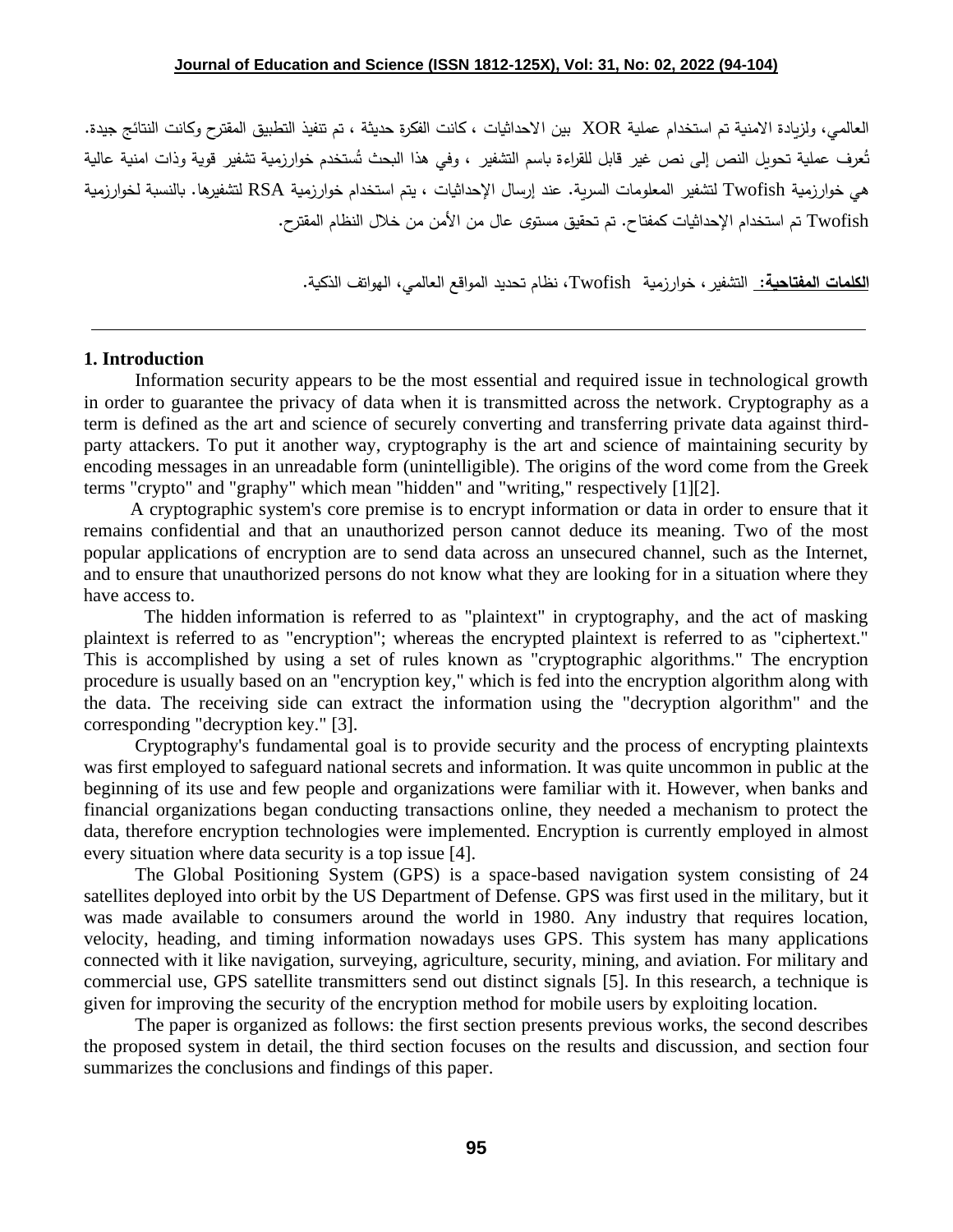## **2. Related Works**

 In 2015, Khoshali and Varsha introduced a steganography methodology that uses audio files as cover signals to conceal sensitive/confidential data. Furthermore, the site has been considered for increased data security and GPS tracking. The proposed system is powerful in sound and audio signals effectively. The model achieves strict security measures [6].

 In 2015, Apurfa et al. developed a banking application using location-based cryptography. This means that in cryptography only a certain site can decrypt the ciphertext. When attempting to decrypt the data at a different location, the decryption process fails, and no clear text information is shown. LDEA was employed by the authors [7].

 In 2015, Aniruddha et al. developed a method to increase the security of an encryption algorithm by tracking the location of a mobile phone using the Global Positioning System (GPS). They propose a solution that an encrypted file can only be decrypted by being in a specific place determined by the user who encrypts the file.

The authors used the AES algorithm and concluded that by using the location and other data such as date and time, they may improve the security of a method [8].

 In 2015, for secure communication, Pranjala introduces the concept of "geocoding" based on location which focuses on the attempts to improve the existing AES-GEDTD technique, which has difficult computability and greater cost, by developing M-AES-GEDTD; a new algorithm with lower complexity and cost [9].

 In 2017, Gaikwad et al. created a method for protecting data transmission by encrypting the data to be transferred and using the concept of geo-encryption, or location-based encryption, to limit the location of the data to be transmitted. The sender provides a file location and the receiver's time at the time when the data will be decrypted, and the encryption and decryption procedure is done using the AES algorithm, and the encrypted message is transferred. To decode the message, the recipient must be present at the stated location and at the specified time. Message decoding occurs only if the user is present at the stated location and time; otherwise, the message is not decoded [10].

 In 2017, Lin You et al. present a new location-based encryption model based on a fuzzy vault approach. After deciding on an encryption algorithm, they used a fuzzy vault approach based on a location-based digital fingerprint to keep the secret key safe. They used location data captured by the users' mobile devices and created a fuzzy vault to securely store both the digital fingerprint and the secret key [11].

 Due to the advancement of mobile phone networks and GPS technology, in 2018, Sriram et al. concentrated their study on the idea that a location-based data encryption method and decryption is in a specific spot, where they used the location as an extra security feature [12].

 In 2020, Nur and Sakinah offered an improved technique in android application development that encrypts data before sending it to cloud storage using location-based encryption, as well as a secret keyword to handle the upload and download process during the hashing function to safeguard the keys held in cloud storage. Due to its high performance, the AES method was used to encrypt and decode data with location coordinates as an additional encryption key known as the geo-lock key. The use of location information to construct the key ensured that the decryption procedure would only take place at the given location before the encryption process began [13].

## **3. Proposed System**

## **3.1. Android**

 Android is a Google-developed mobile operating system that is primarily geared for touchscreen mobile devices such as smartphones and tablets. Android smartphones have a higher number of devices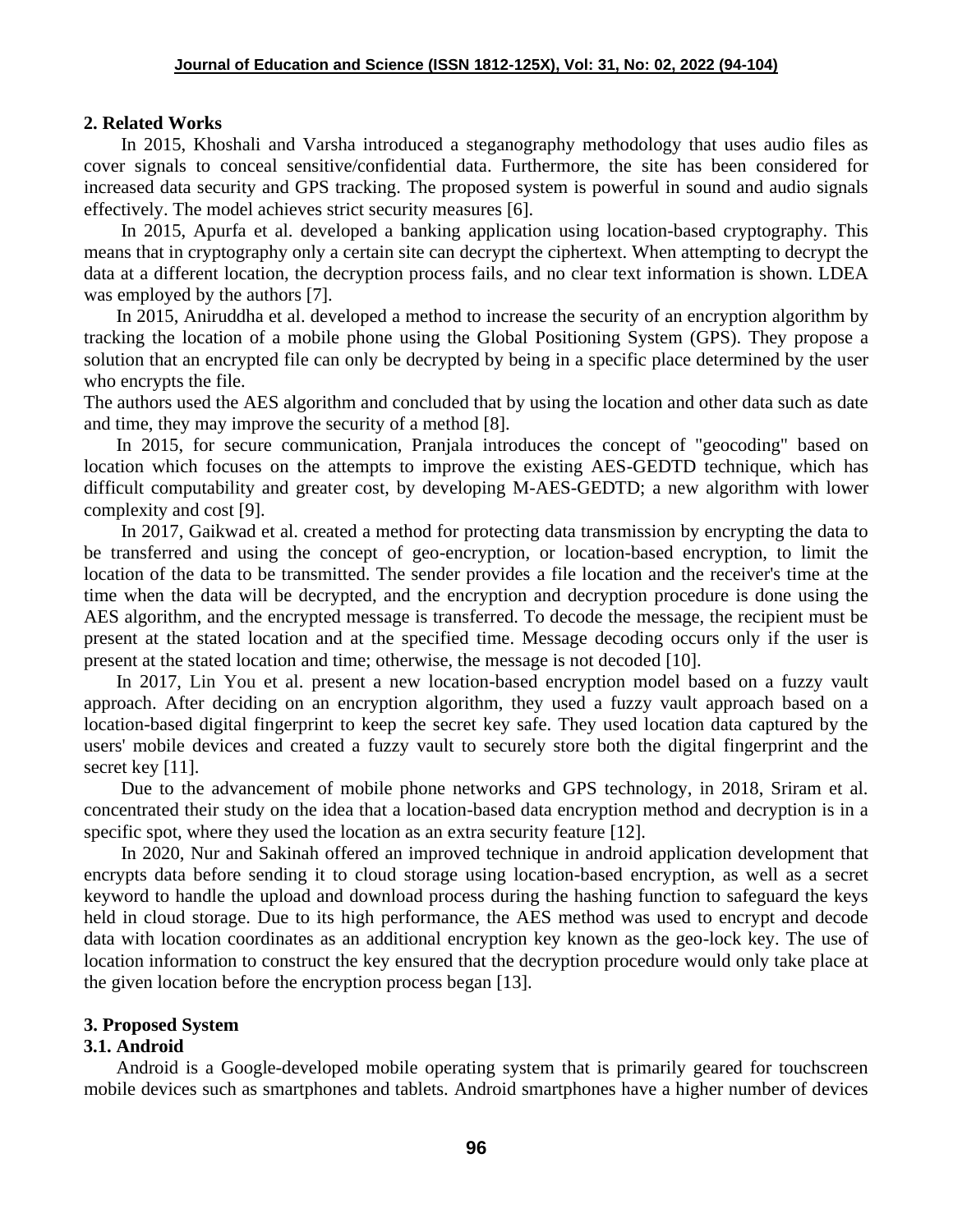than any other smartphone. Android is significantly more powerful than any other operating system, including Apple iOS and BlackBerry, and it is supported by a large number of device makers all over the world [14].

## **3.2. Twofish Algorithm**

 Bruce Schneier, an American cryptographer, initially released The Two Fish in 1998. The two fish algorithm is a block cipher that uses a 128-bit plaintext as well as a key length of 128, 192, or 256 bits [15].

 Twofish is a symmetric block cipher that handles the 128-bit input message as blocks with a key. It stands out for its sturdy keys and versatile design. It is cost-effective in respect of both hardware and software, and it can be used on a variety of systems. It is also suitable for stream ciphering. Twofish's main work is built on the Feistel network, which has 16 iterations [16].

The algorithm of Twofish was created with simplicity in mind. The efficiency of Twofish, on the other hand, is primarily dependent on hardware (in terms of CPU power and/or VLSI technology). There is presently no lucrative cryptanalysis of Twofish [17][18].

Some of the main components of the Two fish algorithm are as follows:

- 1- Feistel: In a block cipher, Feistel is a general method for converting any function F into a permutation. It was created by Horst and was first utilized in the DES algorithm. It divides the input block into two sections and repeats the same activities.
- 2- Substitution Boxes (S-Box): The S-box is a table-driven non-linear substitution process with variable input and output sizes. It can be made in one of two ways: randomly or via an algorithm. Twofish makes use of four different S-boxes, each made up of two fixed 8-by-8-bit permutations and key elements.
- 3- MDS Matrices: The MDS matrix is a 4x4 matrix that enables diffusion, with the MDS code defined as a linear mapping between the elements of two fields (a and b) to form a composite vector (32 bits) of elements (a + b). Using the irreducible polynomial  $x8 + x6 + x5 + x3 + 1$ , this matrix is used to multiply four-byte vectors in the GF (28).
- 4- Pseudo-Hadamard Transforms (PHT): A PHT is a simple diffusion blending. Given two inputs a and b, the 32-bit PHT, for example, is defined as follows:

 $a'= a + b \mod 2^{32}$ 

 $b' = a + 2 b \mod 2^{32}$ 

- 5- Whitening: Before the first round and after the last round, plain-text parts are combined with key components using XOR to increase the key's security versus assaults [16].
- 6- Q-Permutation: The Q-Permutation is at the core of Twofish's design. The fixed permutations q0 and q1 are based on 8-bit integers. The S-boxes' main components are these permutation functions [12].

## **3.3. RSA algorithm**

 The RSA (Rivest-Shamir-Adleman) cryptography algorithm is asymmetric. The Massachusetts Institute of Technology's Ton Rivest, Adi Shamir, and Leonard Adleman were the first to officially reveal RSA through 1977. In RSA cryptography, both the public and private keys can be used to encrypt a message; the opposite key used to encrypt the message is used to decrypt it. This is one of the reasons why RSA is the most widely used asymmetric algorithm [19].

 The production of public and private keys is the most difficult aspect of RSA cryptography. The difficulty of factoring in huge prime numbers is what gives RSA its security [20].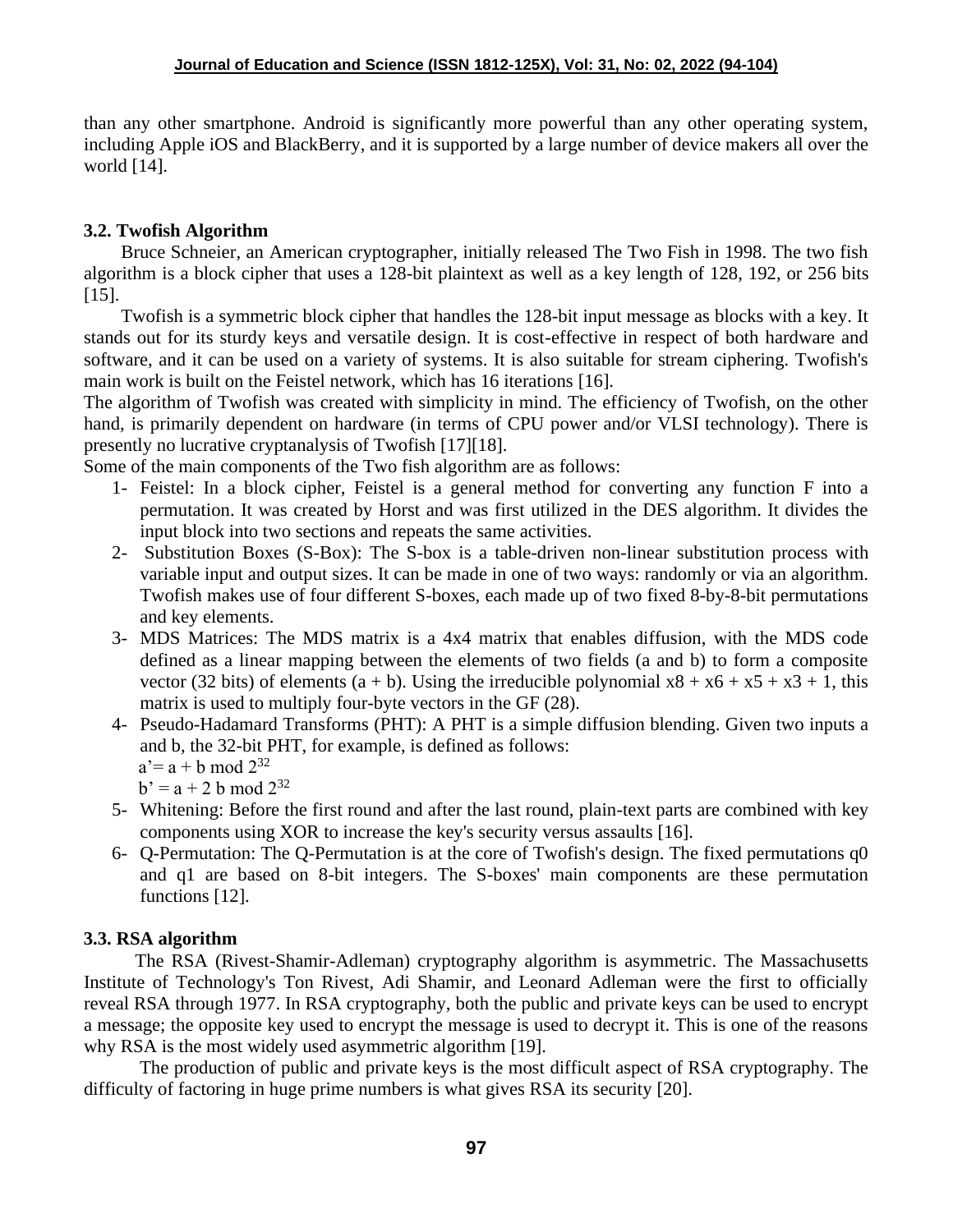# **3.4. The process of generating keys**

- 1. The sender's and recipient's coordinates are first collected using a GPS smartphone.
- 2. XOR operation is performed between the coordinates of the sender and receiver and the result will be the key to the Twofish algorithm.

# **3.5. Text encryption algorithm**

- 1- The key generated from the coordinates of the sender and receiver is used as a key to the algorithm, through which the keys are initialized for the algorithm.
- 2- The secret text to be encrypted is entered.
- 3- The text to be inputted should be 128 bits in length; if it is less, its zeros are inserted; if it is more than 128 bits, it is divided into groups, each of which is 128 bits in length.
- 4- The system will produce R0B, R1B, R2B, and R2B, R0B which is the first four bytes of the text, then we will convert the bytes into long, and then a XOR will be made with the keys K0, K1, K2, and K3 will produce R0, R1, R2, and R3.
- 5- F-Function will have R0 and R1 placed into it, producing in F0 and F1.
- 6- After that, a XOR is performed between F0 and R2 to generate C2, which is then rotated to the right.
- 7- The R3 is then rotated to the left, and the XOR between R3 and F1 is performed, yielding C3.
- 8- We Will produce R0, R1, C2, and C3, and then the switching process will be produced, and C2, C3, R0, and R1 will be produced.
- 9- As of now, this has only been for one round; after that, the output undergoes a whitening procedure, i.e., the XOR operation with K4, K5, K6, and K7.
- 10- Until the text is produced, they will be converted from long to bytes and then added to the Result array and the ciphertext is produced

11- The end.

Figure (1) shows the encryption process.

# **3.6. Text decryption algorithm**

- 1- The key generated from the coordinates of the sender and receiver is used as a key to the algorithm, through which the keys are initialized for the algorithm.
- 2- The Ciphertext to be decrypted is entered.
- 3- The Ciphertext to be decided to enter should be 128 bits in length; if it is less, zeros are appended; if it is larger than 128 bits, it is divided into groups of 128 bits each.
- 4- Will produce R0B, R1B, R2B, and R3B, R0B which is the first four bytes of the text, then we will convert the bytes into long, and then a XOR will be made with the keys K4, K5, K6, and K7 will produce R0, R1, R2, and R3.
- 5- At first, the process of switching to R0, R1, R2, and R3 is done, as shown:

 $Br$   $0=$ R $0$  $Br1=R1$  $R0=R2$  $R1=R3$  $R2=Br0$  $R3 = Br1$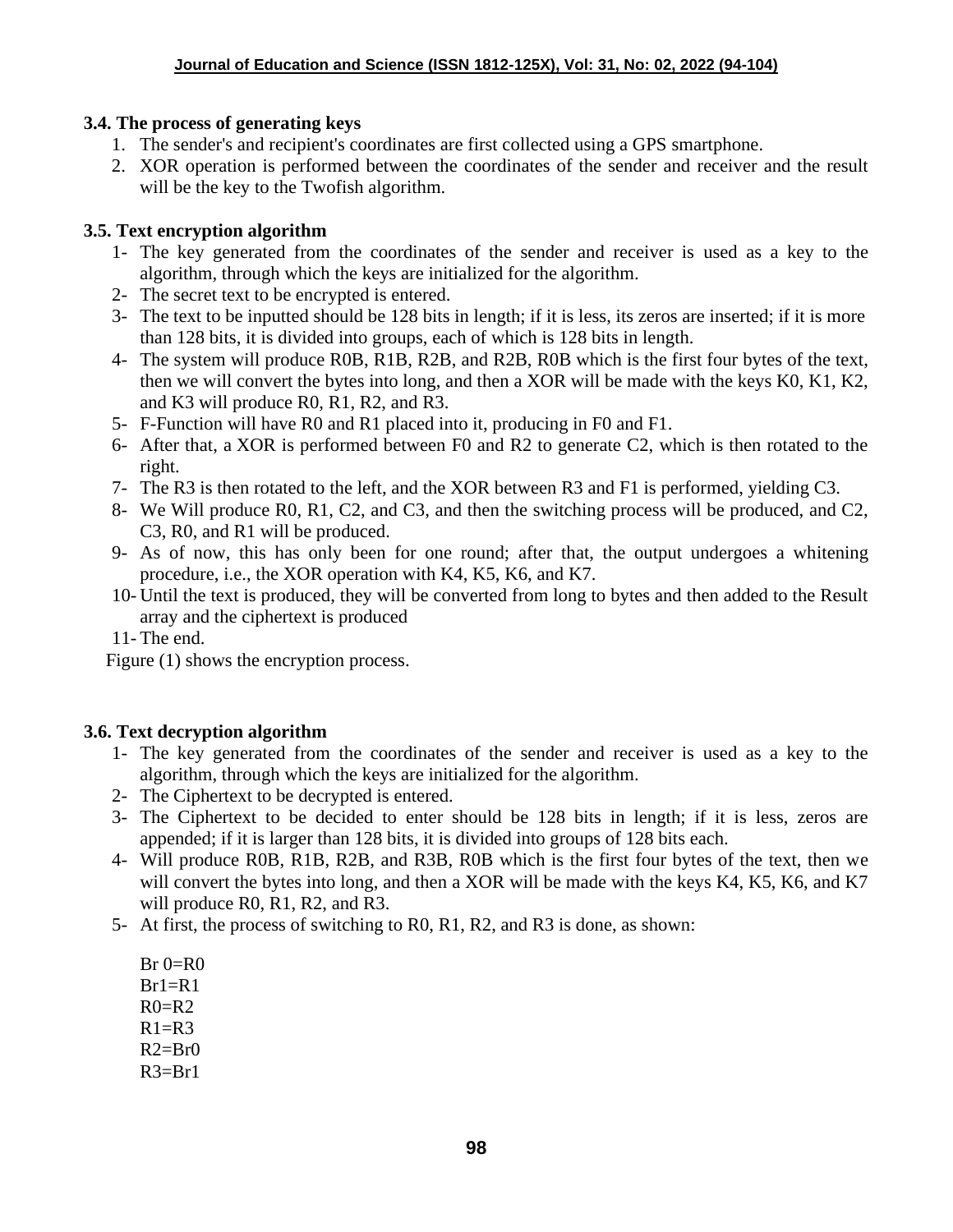- 6- Then the R0 and R1 are entered into the F-Function, resulting in F0 and F1
- 7- R2 is rotated to the left and then XOR is made for it with F0.
- 8- A XOR is made between R3 and F1 and then the output is rotated to the right.
- 9- As of now, this has only been for one round; after that, the output undergoes a whitening procedure, i.e., the XOR operation with K0, K1, K2, and K3.
- 10- Until the text is produced, they will be converted from long to bytes and then added to the Result array and the plain text is produced
- 11- The end

Figure (2) shows the decryption process.

## **4. Discussions and Results**

 The Android Studio Platform was used to execute the project, which was written in Java. The sender's location is initially identified using the smartphone's GPS, and then the position is communicated with the receiver via a social media program during transfer; the coordinates are encrypted using the RSA technique, so the sender's coordinates will arrive at the receiver encrypted**.** In the same way, the recipient shares his/her location with the sender, and when sending, the coordinates are encrypted by the RSA algorithm. Then the coordinates are decrypted and the XOR operation is used between the coordinates of the sender and the receiver, and the output of the XOR operation will be the used key for the encryption algorithm, as shown in Figure 3. After entering the secret message, we have to click on the encryption button (Encrypt).

The secret message will be encrypted by the Twofish algorithm and using the key generated by the coordinates as in Figure 4.

 When the text Decryption is in process, the recipient enters its encrypted coordinates and the sender's encrypted coordinates to obtain the decryption key and then clicks on the decrypt message button (Decrypt), and the secret message is obtained as in Figure 5.

Tables 1, 2, and 3 represent the results of performing the process of encrypting with different sizes of text and have used different key lengths with 128-bit,192-bit, and 256-bit respectively. In general, the results were good.

| Size of Plain-Text   | Execution time for<br>encrypting process | Size of Cipher-Text<br>(KB) | Execution time for<br>decrypting process |
|----------------------|------------------------------------------|-----------------------------|------------------------------------------|
| (KB)                 | in m.s                                   |                             | in m.s                                   |
| 0.935                | 199                                      | 0.944                       | 205                                      |
| 1.052                | 228                                      | 1.056                       | 202                                      |
| 1.169                | 223                                      | 1.184                       | 245                                      |
| 1.871                | 345                                      | 1.872                       | 385                                      |
| 2.807                | 562                                      | 2.816                       | 502                                      |
| Average Time         | 1.557                                    | Average Time                | 1.539                                    |
| Throughput $(KB/ms)$ | 5.03                                     | Throughput $(KB/ms)$        | 5.11                                     |

| Table 1: Execution time and throughput results for the encryption and decryption process when key length is 128-bit |  |  |  |
|---------------------------------------------------------------------------------------------------------------------|--|--|--|
|---------------------------------------------------------------------------------------------------------------------|--|--|--|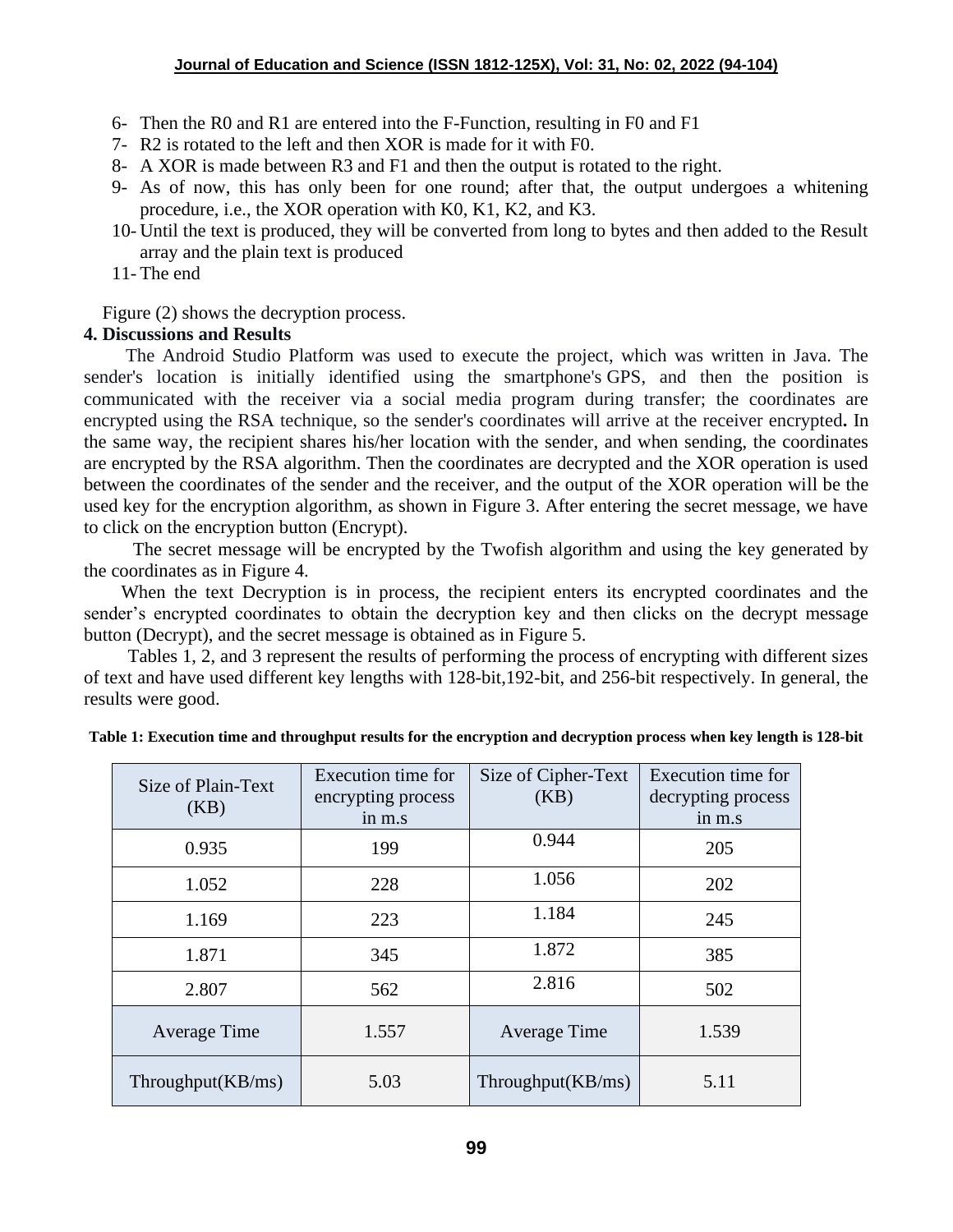| Size of Plain-Text<br>(KB) | Execution time for<br>encrypting process<br>in m.s | Size of Cipher-Text<br>(KB) | Execution time for<br>decrypting process<br>in m.s |
|----------------------------|----------------------------------------------------|-----------------------------|----------------------------------------------------|
| 0.935                      | 185                                                | 0.944                       | 232                                                |
| 1.052                      | 212                                                | 1.056                       | 217                                                |
| 1.169                      | 238                                                | 1.184                       | 230                                                |
| 1.871                      | 395                                                | 1.872                       | 359                                                |
| 2.807                      | 554                                                | 2.816                       | 556                                                |
| Average Time               | 1.584                                              | Average Time                | 1.594                                              |
| Throughput $(KB/ms)$       | 4.94                                               | Throughput(KB/ms)           | 4.93                                               |

**Table 2: Execution time and throughput results for the encryption and decryption process when key length is 192-bit**

## **Table 3: Execution time and throughput results for the encryption and decryption process when key length is 256-bit**

| Size of Plain-Text<br>(KB) | Execution time for<br>encrypting process<br>in m.s | Size of Cipher-Text<br>(KB) | Execution time for<br>decrypting process<br>in m.s |
|----------------------------|----------------------------------------------------|-----------------------------|----------------------------------------------------|
| 0.935                      | 187                                                | 0.944                       | 206                                                |
| 1.052                      | 230                                                | 1.056                       | 198                                                |
| 1.169                      | 251                                                | 1.184                       | 234                                                |
| 1.871                      | 380                                                | 1.872                       | 364                                                |
| 2.807                      | 525                                                | 2.816                       | 527                                                |
| Average Time               | 1.573                                              | Average Time                | 1.529                                              |
| Throughput $(KB/ms)$       | 4.98                                               | Throughput $(KB/ms)$        | 5.14                                               |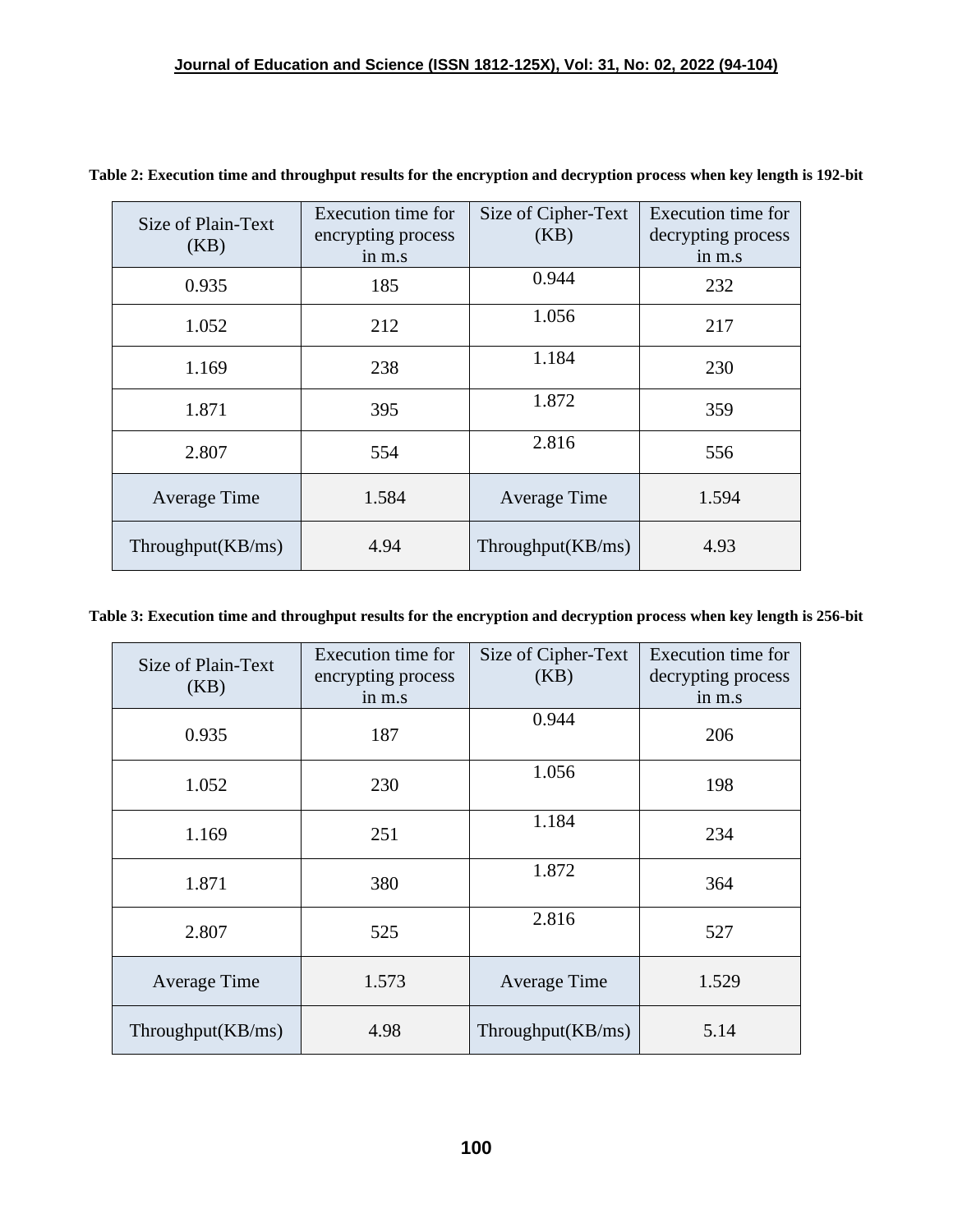

**Fig. 1. The Process of Encryption Text.**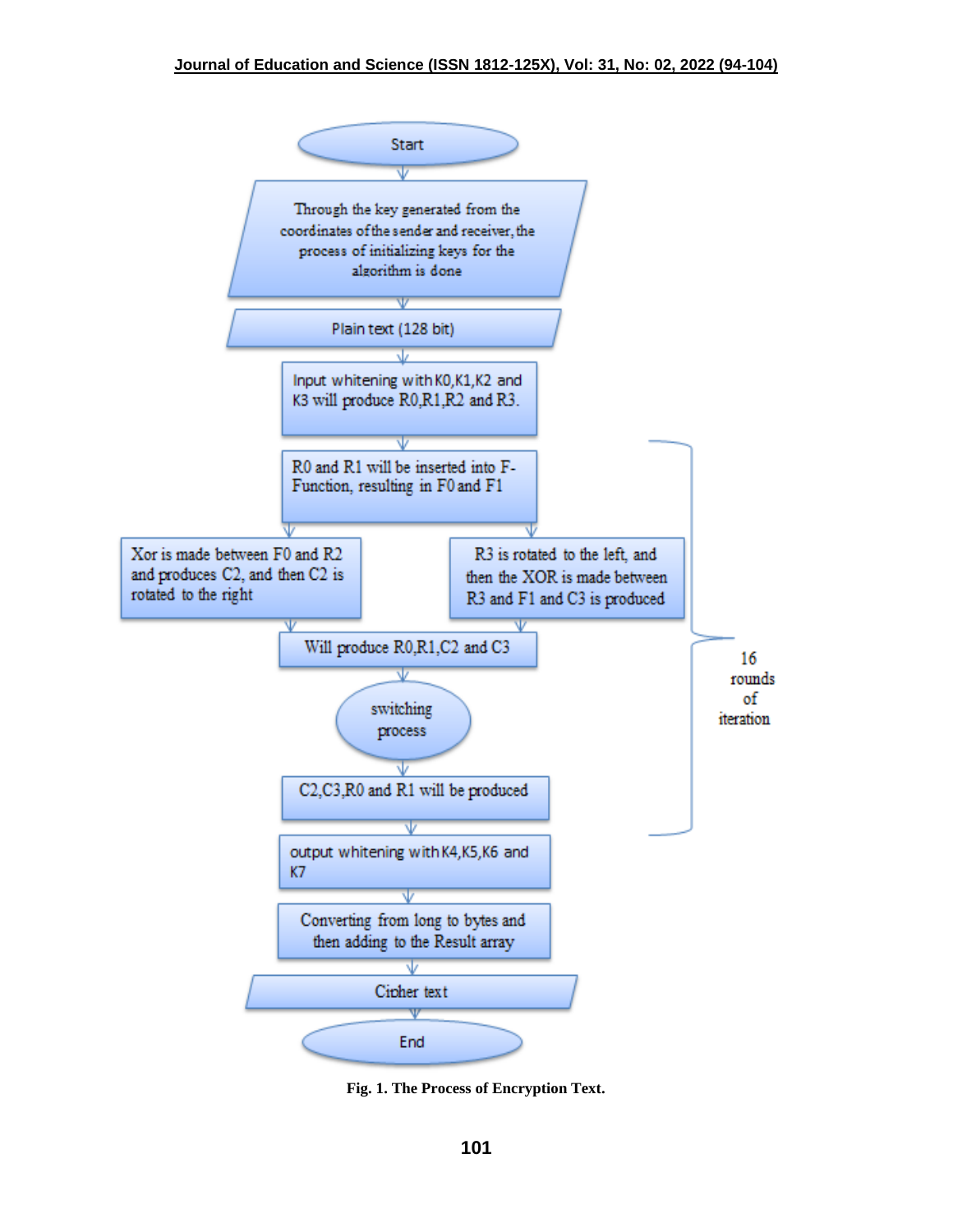

**Fig. 2. The Process of Decryption Text.**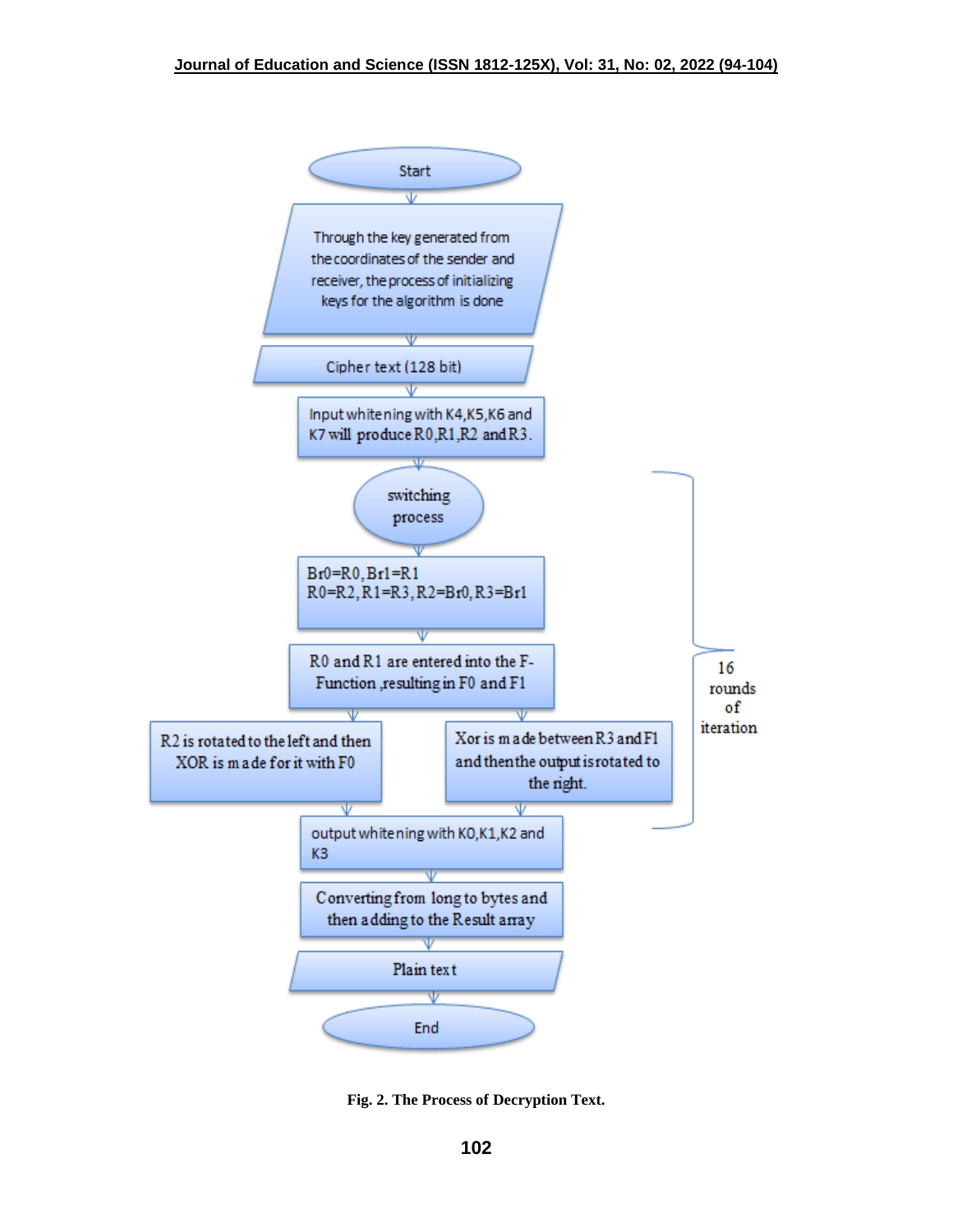| $1/11 = 1/11$ (0)                                                                                   | △図字"』            | △■金%dl.5dl<br>$t$ :Y1 (1981) $x$ 1 - $\circledcirc$                                                                                                                                                                                                                                                                      | LITT (IME XI++ OD)<br>△ ■ "al "al                                                                                                                                                                                                                                                                           |
|-----------------------------------------------------------------------------------------------------|------------------|--------------------------------------------------------------------------------------------------------------------------------------------------------------------------------------------------------------------------------------------------------------------------------------------------------------------------|-------------------------------------------------------------------------------------------------------------------------------------------------------------------------------------------------------------------------------------------------------------------------------------------------------------|
| encryption_using_twofish_gps                                                                        |                  | Message to Encrypt<br>Life always offers you second chance<br>it is called tomorrow and In order to<br>succeed we must first believe that we<br>can<br><b>My Encrypted Location</b><br>162017231080059071073080<br><b>Reciver's Encrypted Location</b><br>185186231080159247073080<br>Key<br>1206056912064292<br>Encrypt | Message to decrypt<br>88M1410Aí9» a Manual Manual Y, 3ýHÛ (<br>Na2â eê9<br>:M äMMaMB\oRPbM< u%=SooAA_>IuMM<br><b>My Encrypted Location</b><br>185186231080159247073080<br><b>Reciver's Encrypted Location</b><br>162017231080059071073080<br>Key<br>1206056912064292<br>Decrypt<br><b>Decrypted Message</b> |
| longitude<br>43.19427161364305<br>latitude<br><b>Update Location</b><br><b>Share Location</b>       | 36.3762553121878 | <b>Encrypted Message</b><br>ð8⊠¼¦1ÖÃí9»ã⊠⊠f <b>Na</b> q Ý, <sup>3</sup> ýHÛ_(<br>Na <sub>2</sub> â eê9<br>:M äMMaMB\oRPpM< µ¶M÷§òôÅÅ_>ÏuMM<br><b>Share</b>                                                                                                                                                               | Life always offers you second chance<br>it is called tomorrow and In order to<br>succeed we must first believe that we<br>ran<br><b>Share</b>                                                                                                                                                               |
| Fig. 3. Coordinate Determination<br><b>Fig. 4. Text Encryption</b><br>Intrffac<br>$I = \frac{1}{2}$ |                  |                                                                                                                                                                                                                                                                                                                          | Fig. 5. Cipher-text decrypting<br>Interface.                                                                                                                                                                                                                                                                |

**Interface.**

**Interface.**

 The proposed system accomplished excellent security by utilizing GPS technology to collect the sender and recipient's locations and used the RSA algorithm to encrypt the coordinates during transmission, as well as a XOR operation between the two positions to obtain the algorithm key. The system has achieved enhanced security for the encrypted confidential data by using encryption techniques through using the proposed approach for encrypting the text. This paper concludes that the suggested system addresses the major concerns about safeguarding information received over mobile networks, resulting in a high level of security.

For future studies, we suggest the following: Use another equation or other method between the coordinates to generate the algorithm key. Use another technique with encryption technology, for example, steganography technology, and this will lead to increased security as a result of combining the two technologies.

## **6. Acknowledgements**

The authors are grateful to the Department of Computer Science at the University of Mosul/Iraq for all the support that allowed this study to materialize.

## **7. References**

**5. Conclusion**

- [1] P. Chinnasamy, S. Padmavathi, R. Swathy, and S. Rakesh, "Efficient data security using hybrid cryptography on cloud computing," in *Inventive Communication and Computational Technologies*, Springer, 2021, pp. 537–547.
- [2] M. O. Asanbe, "Hybrid Data Security: A Review of Cryptography And Steganography Techniques," *Villanova J. Sci. Technol. Manag.*, 2019.
- [3] A. M. Qadir and N. Varol, "A review paper on cryptography," in *2019 7th international symposium on digital forensics and security (ISDFS)*, 2019, pp. 1–6.